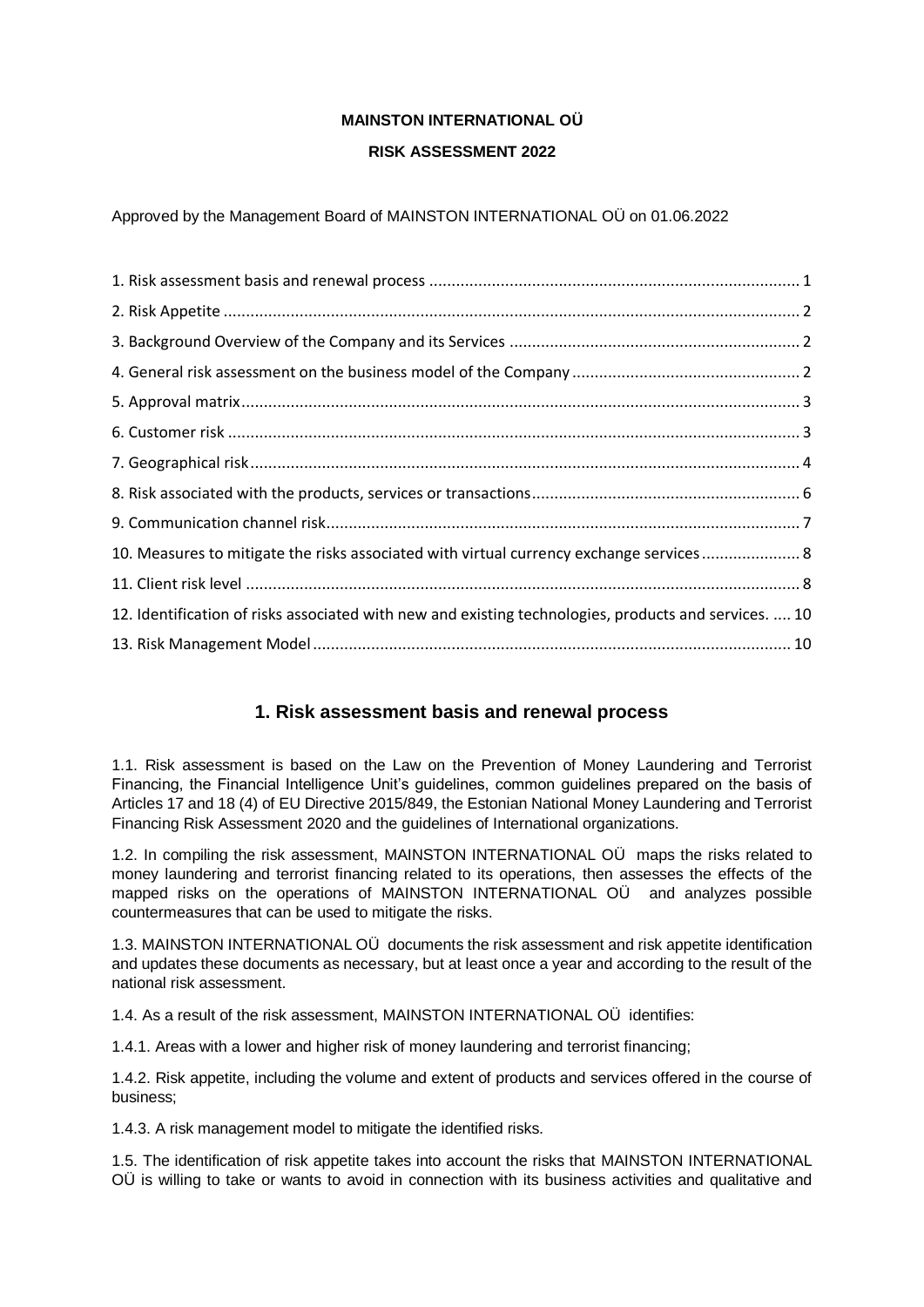quantitative compensation mechanisms, such as planned income, capital or other liquidity measures or other circumstances such as reputational risks and money laundering and legal and other risks associated with terrorist financing or other unethical practices.

## **2. Risk Appetite**

<span id="page-1-0"></span>2.1.In order to avoid risks that MAINSTON INTERNATIONAL OÜ is not ready to take in its business operations, risk factors and characteristics have been identified, the occurrence of which in a risk profiled person prohibit entering into a business relationship:

2.1.1. with persons for whom due diligence measures cannot be performed;

2.1.2. persons with whom money laundering and/or terrorist financing is known or suspected in the course of due diligence measures;

2.1.3. anonymous and/or fictitious persons and straw men;

2.1.4. shell banks and such credit institutions or financial institutions that knowingly allow shell banks use their accounts (no correspondent relationship is established);

2.1.5. persons who are included in the UN, OFAC and EU lists of sanctions;

2.1.6. natural or legal persons who are from high-risk FATF countries (with insufficient measures for prevention of money laundering and terrorist financing);

2.1.7. providers of tumbler/mixer services;

<span id="page-1-1"></span>2.1.8. persons whose bearer shares or other bearer securities represent more than 10 per cent of the capital;

## **3. Background Overview of the Company and its Services**

3.1. The Company is registered in Estonia with the registration number 14763925, registered address at Viru väljak 2 Kesklinna linnaosa, Tallinn Harju maakond 10111.

3.2. The Company is a virtual currency service provider with an activity license No FVT000240 issued in accordance with Section 70 of the AML Act.

3.3. The business of the Company consists of the provision of virtual currency exchange and wallet service, whereby Clients can deposit and exchange virtual currencies on the Company's website: <https://mainston.com/>

3.4. The Company will use third party Service Providers, either specialized service providers or who are licensed themselves under AML Act, to provide client identification and verification services. Management of ML/TF related risks, including designing Company´s risk management model, risk appetite, procedures, appropriate organization and stuffing is done by the Company itself.

3.5. For Client identification and verification, as well as for PEP and Sanctions check, the Company is using the services of Onfido SAS, Shufti Pro Limited.

3.6. For transaction monitoring, the company is using the services of Tangany GmbH.

<span id="page-1-2"></span>3.7. For blockchain monitoring, the company is using Qlue

## **4. General risk assessment on the business model of the Company**

4.1. Taken into account the business model of the Company and given the nature of its activities, the Company is exposed to a considerable amount of risks of ML/TF.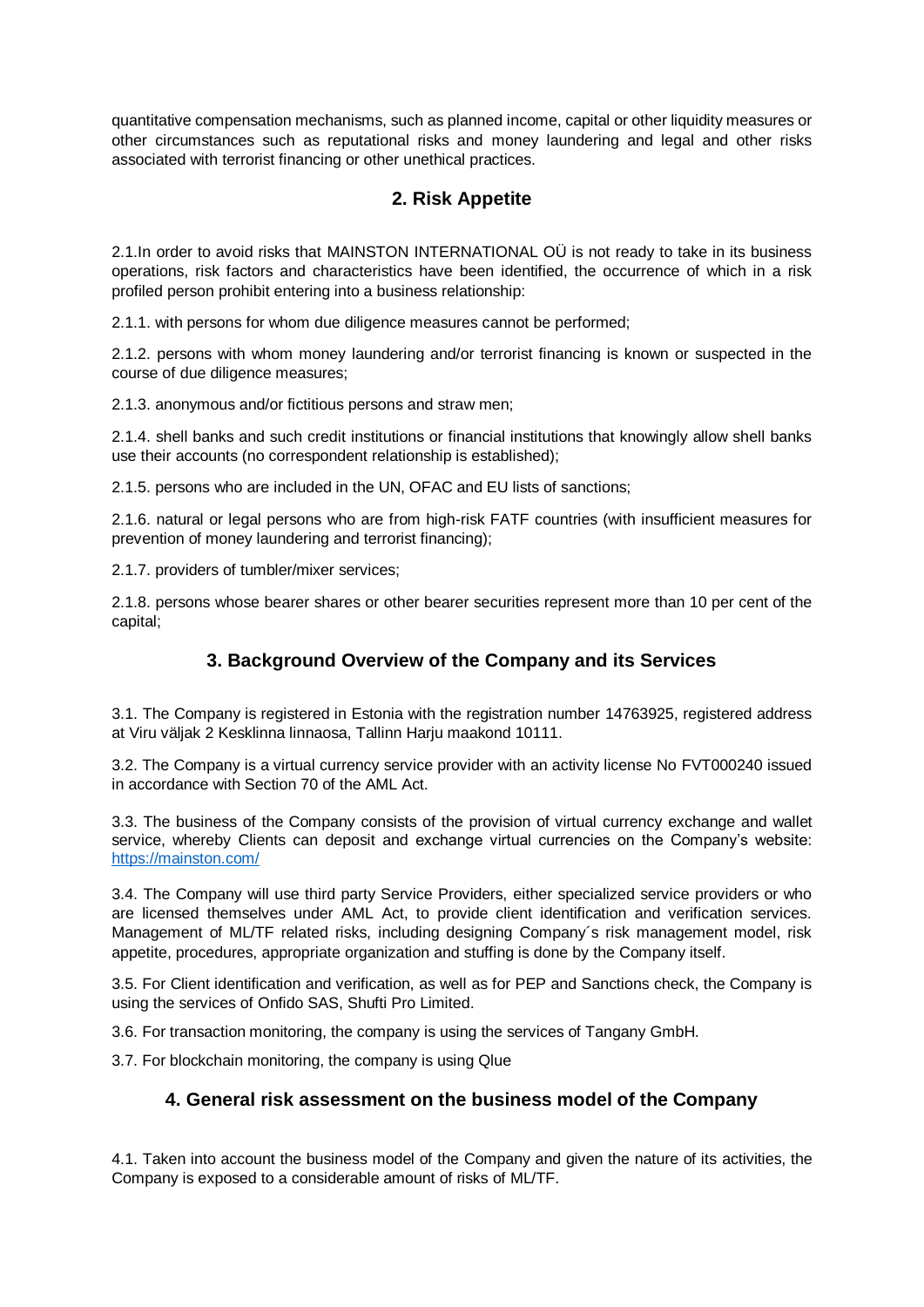4.2. Based on the Company´s business model the Company enables Clients to deposit, exchange and buy virtual currencies on the Company's App: The Clients can also store their virtual currencies in a digital wallet provided by the Company and transfer virtual currencies to and from that digital wallet from digital wallets with other service providers.

4.3. In case, if the company will decide to receive the fiat, the Company could receive payments in fiat currency from Client only via authorised payment service providers (payment accounts and credit card providers) happens via the same payment service provider, or the company will accept the fiat deposits only from the sepa transfers from the wallet holders accounts. On the other hand, once the fiat is exchanged into virtual currency, the transfer to another digital wallet is not subject to similar regulations. Therefore, the Company´s business model involves ML/TF risks that are usual for the virtual currency service providers enabling its Clients to pay and transact with virtual currencies.

4.4. The role of the Company is limited to controlling the funds received and exchanging the fiat to virtual currency based on the specific instructions received from the Client.

4.5. The Company mitigates the ML/TF risks by requiring each Client to be identified and the identity to be verified in accordance with the AML Act by using the means of technological solutions provided the external Service Providers. This allows the Company to increase confidence that any fraudulent activities are caught.

#### **4.6. Risk classification**

4.6.1. At least the following risk categories shall be taken into account when preparing the risk assessment and identifying customer risk profile:

- 1) Risk associated with the customer;
- 2) Risk associated with countries or geographical areas or jurisdictions;
- 3) Risk associated with the products, services or transactions;
- <span id="page-2-0"></span>4) Risk associated with the communication or mediation channels between MAINSTON INTERNATIONAL OÜ and the customer or the transmission channels of products, services or transactions.

| <b>Client Risk Score</b> | <b>AML/KYC Specialist</b> | <b>Compliance Officer</b> | <b>Board of Directors</b> |
|--------------------------|---------------------------|---------------------------|---------------------------|
| High                     |                           | ✓                         |                           |
| <b>Medium</b>            |                           |                           |                           |
| Low                      | v                         |                           |                           |
| <b>PEPs</b>              |                           |                           | v                         |

### **5. Approval matrix**

### **6. Customer risk**

<span id="page-2-1"></span>6.1. Where the risk factors arise from the person who is a party to a transaction or the person of a customer:

6.1.1. the person´s residency;

6.1.2. whether it is easy to establish the origin of the person's wealth or the source and origin of the funds used for a transaction;

6.1.3. whether there is any negative media information on the person;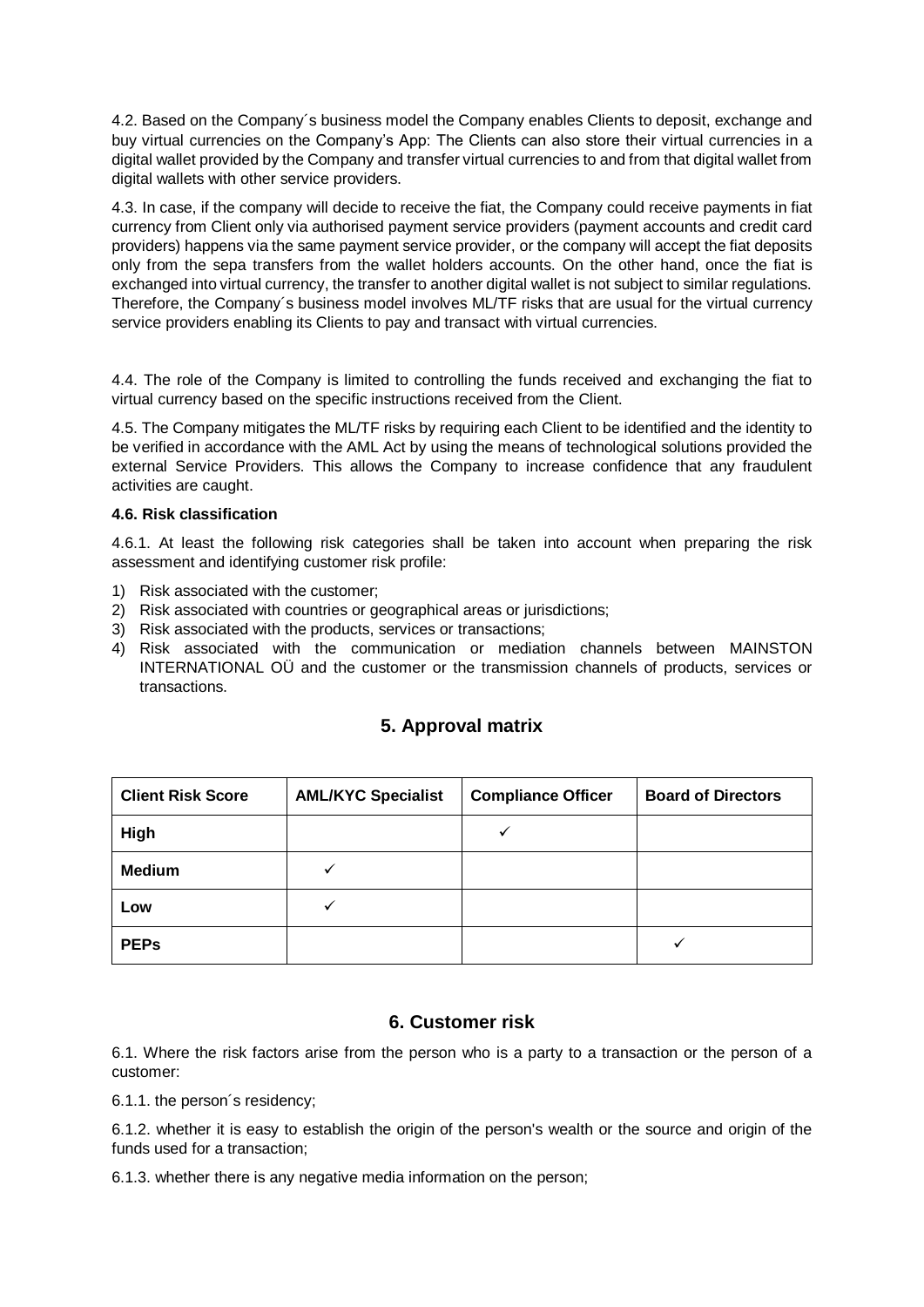6.1.4. the customer's legal form, management structure, including whether the customer is a trust fund, civil law partnership or other such contractual legal entity;

6.1.5. whether it is complicated to determine the person's beneficial owners due to complicated and non-transparent owner relations;

6.1.6. duration of business operation and experience.

6.1.7. whether the customer is as PEP.

6.1.8. whether the customer is subject to sanctions.

6.1.9. whether the customer is involved with cash-intensive business

6.2. Customer risk increasing circumstances are:

6.2.1. Business relationship foundations based on unusual factors or there are unusual transactions patterns without clear economic or lawful purpose

6.2.2. Customer is a resident of a higher-risk geographic area

6.2.3. Customer or its affiliate has nominee shareholders or bearer shares

6.2.4. Unusual or complex ownership structure

6.3. How Mainston OÜ is mitigating the Customer risk:

6.3.1. Mainston OÜ has implemented the requirements from the Estonian AML Act in its internal AML/CTF procedures.

6.3.2. Mainston OÜ is using well known IT systems and KYC service providers mentioned in sections 3.5-3.7 in order to ensure the identification and background check of every customer.

6.3.3. Mainston OÜ is conducting random checks on the service providers in order to ensure that all the lists are up to date.

6.3.4. Not accepting the persons with unusual or unreasonably complex ownership structure if it makes impossible to identify beneficial owners of the Client.

6.3.5. Not accepting PEPs as Client

6.4. General Customer risk mitigating circumstances:

6.4.1. Customer is a company listed on a regulated market, which is subject to disclosure obligations that establish requirements for ensuring sufficient transparency regarding the beneficial owner

6.4.2. the customer is an institution of the European Union

6.4.3. Customer is a person who is a resident of EEA

### **7. Geographical risk**

<span id="page-3-0"></span>7.1. Geographical risk or the risk arising from the differences in the legal environment in different countries, with which the Customer or the Customer´s representative or the actual beneficiary is related, including:

7.1.1. whether the country implements legal norms in accordance with international standards for the prevention of money laundering and terrorist financing;

7.1.2. whether the country has a high crime level, including drug related crime level;

7.1.3. whether the country is cooperating with a criminal organization; whether criminal organizations use the specific country to carry out their own activities;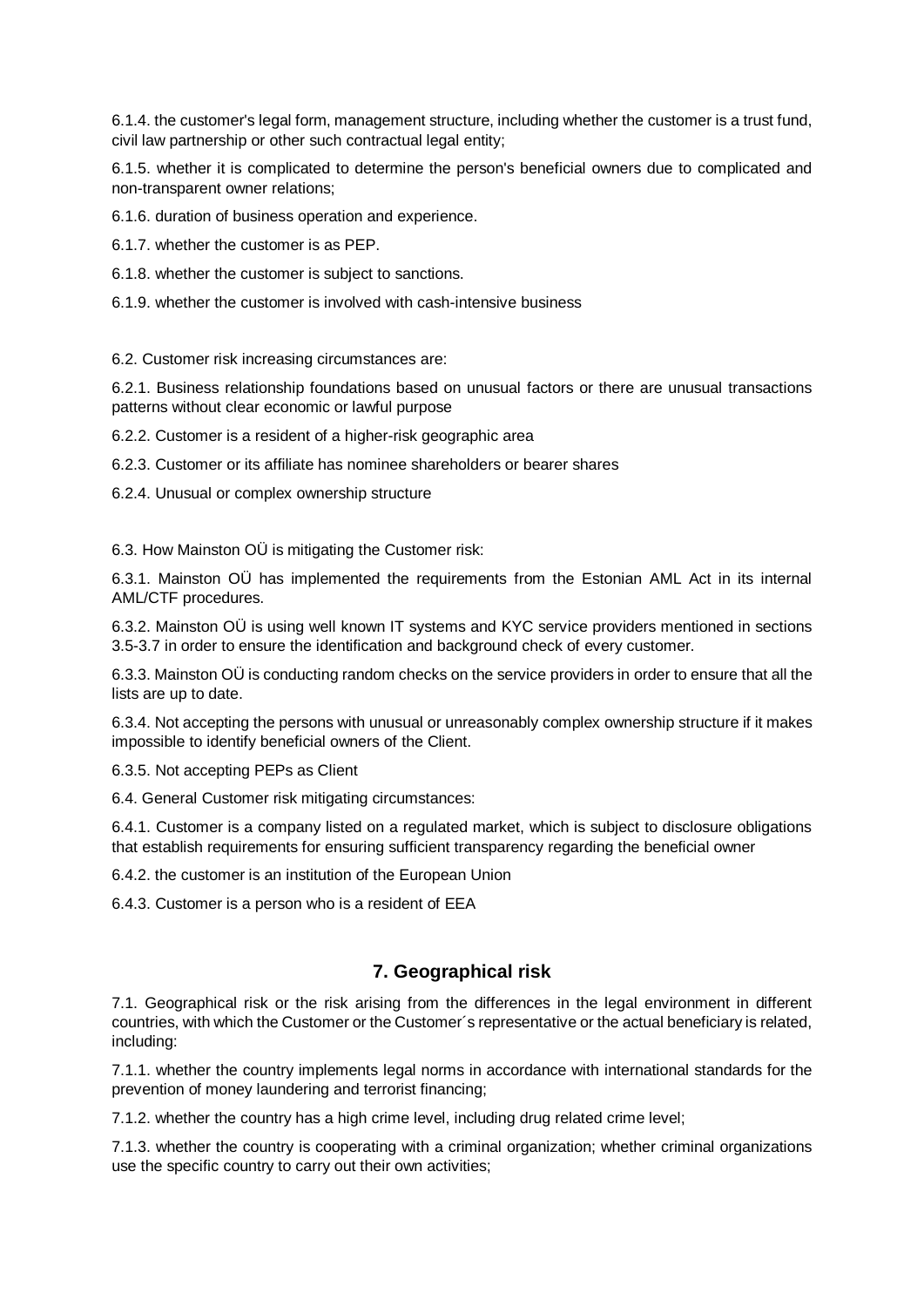7.1.4. whether the country is engaged in financing the proliferation of weapons of mass destruction;

7.1.5. whether the country has a high level of corruption;

7.1.6. whether international sanctions have been or are being applied to the country;

7.1.7. whether other measures have been applied to the country or the views of international organizations towards the country have been published.

7.2. Geographical risk increasing circumstances are, in particular, situations in which the person involved in the transaction or the transaction itself is linked to a country or jurisdiction:

7.2.1. where, according to reliable sources, such as peer reviews, detailed evaluation reports or published ex-post reports, effective systems for preventing money laundering and terrorist financing are not in place;

7.2.2. where, according to reliable sources, the level of corruption or other criminal activity is significant;

7.2.3. which is a subject to sanctions, embargoes or similar measures, such as those imposed by the European Union or the United Nations;

7.2.4. which finances or supports terrorism or on whose territory organizations, that are designated by the European Union or the United Nations, operate.

7.3. Geographical risk mitigating circumstances are, in particular, situations where the party or the transaction originates from or resides in the following country:

7.3.1. in a Contracting State of the European Economic Area;

7.3.2. in a third country with effective systems to prevent money laundering and terrorist financing;

7.3.3. in a third country where, according to reliable sources, the level of corruption and other criminal activity is low;

7.3.4. in a third country where, according to reliable sources, such as peer reviews, reports or followup reports, anti-money laundering and anti-terrorist financing requirements are in place and in line with the revised recommendations of the Anti Money Laundering Board and are effective

|  | ٠ |  |
|--|---|--|
|  |   |  |

| Country                                                       | <b>Decision</b> | <b>Risk Parameter</b> | <b>Result</b>                                                                                                  |
|---------------------------------------------------------------|-----------------|-----------------------|----------------------------------------------------------------------------------------------------------------|
|                                                               |                 |                       |                                                                                                                |
| Union,<br>European<br>Switzerland                             | Low             |                       | SDD measures as per<br>the AML Manual can<br>be applied.                                                       |
| The rest of the world                                         | Medium          |                       | CDD measures as per<br>the AML Manual will be<br>applied.                                                      |
| Russia<br>(countries<br>under the international<br>sanctions) | High            |                       | Entire application will<br>be risk rated as High.<br>EDD measures as per<br>the AML Manual will be<br>applied. |
| Afghanistan<br>Bosnia & Herzegovina                           | Prohibited      |                       | Application<br>will<br>be<br>rejected.                                                                         |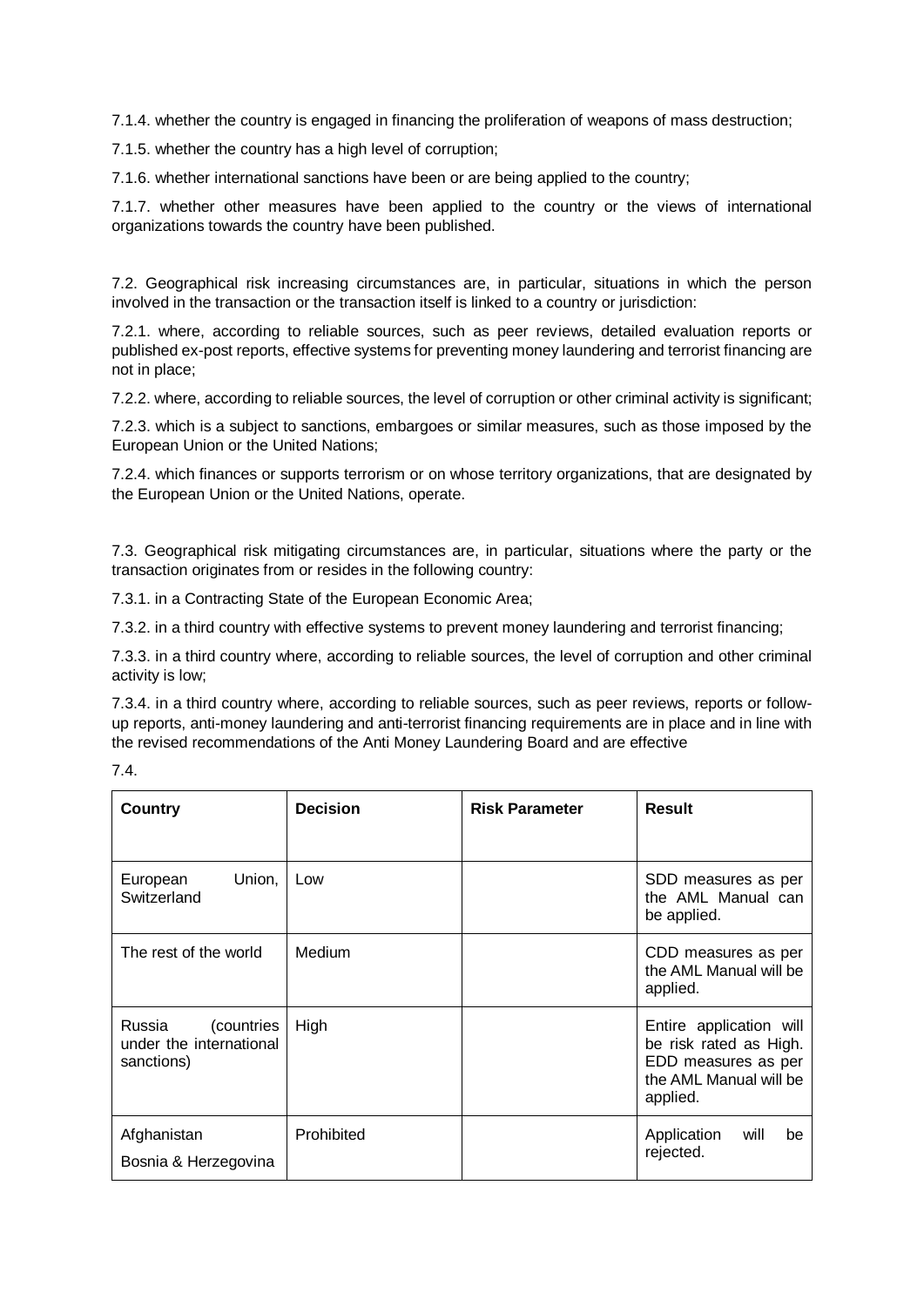| Cambodgia                                   |  |  |
|---------------------------------------------|--|--|
| Dempcratic<br>People's<br>Republic of Korea |  |  |
| Ethiopia                                    |  |  |
| Ghana                                       |  |  |
| Guyana                                      |  |  |
| Iceland                                     |  |  |
| Iran                                        |  |  |
| Iraq                                        |  |  |
| Laos                                        |  |  |
| Mongolia                                    |  |  |
| North Macedonia                             |  |  |
| Pakistan                                    |  |  |
| Panama                                      |  |  |
| Sri Lanka                                   |  |  |
| Syria                                       |  |  |
| Trinidad and Tobago                         |  |  |
| Tunisia                                     |  |  |
| Uganda                                      |  |  |
| <b>United States</b>                        |  |  |
| Vanuatu                                     |  |  |
| Yemen                                       |  |  |
|                                             |  |  |

# **8. Risk associated with the products, services or transactions**

<span id="page-5-0"></span>8.1. Products or services risk is where the risk factors arise from the customer's economic operation and exposure of the specific product or service to potential money laundering risks:

8.1.1. customer buys virtual currency with cash;

8.1.2. customer has more than 3 wallet accounts;

8.1.3. virtual currency exchanged by the customer has transferred through the dark web or the use of a mixer/tumbler service is suspected;

8.1.4. the origin of the virtual currency or customer´s funds is not easily established.

8.2. Product or service risk increasing circumstances are, in particular, situations involving:

8.2.1. Entering into or arranging a transaction that may promote anonymity;

8.2.2. Payments received from unknown or unrelated third parties;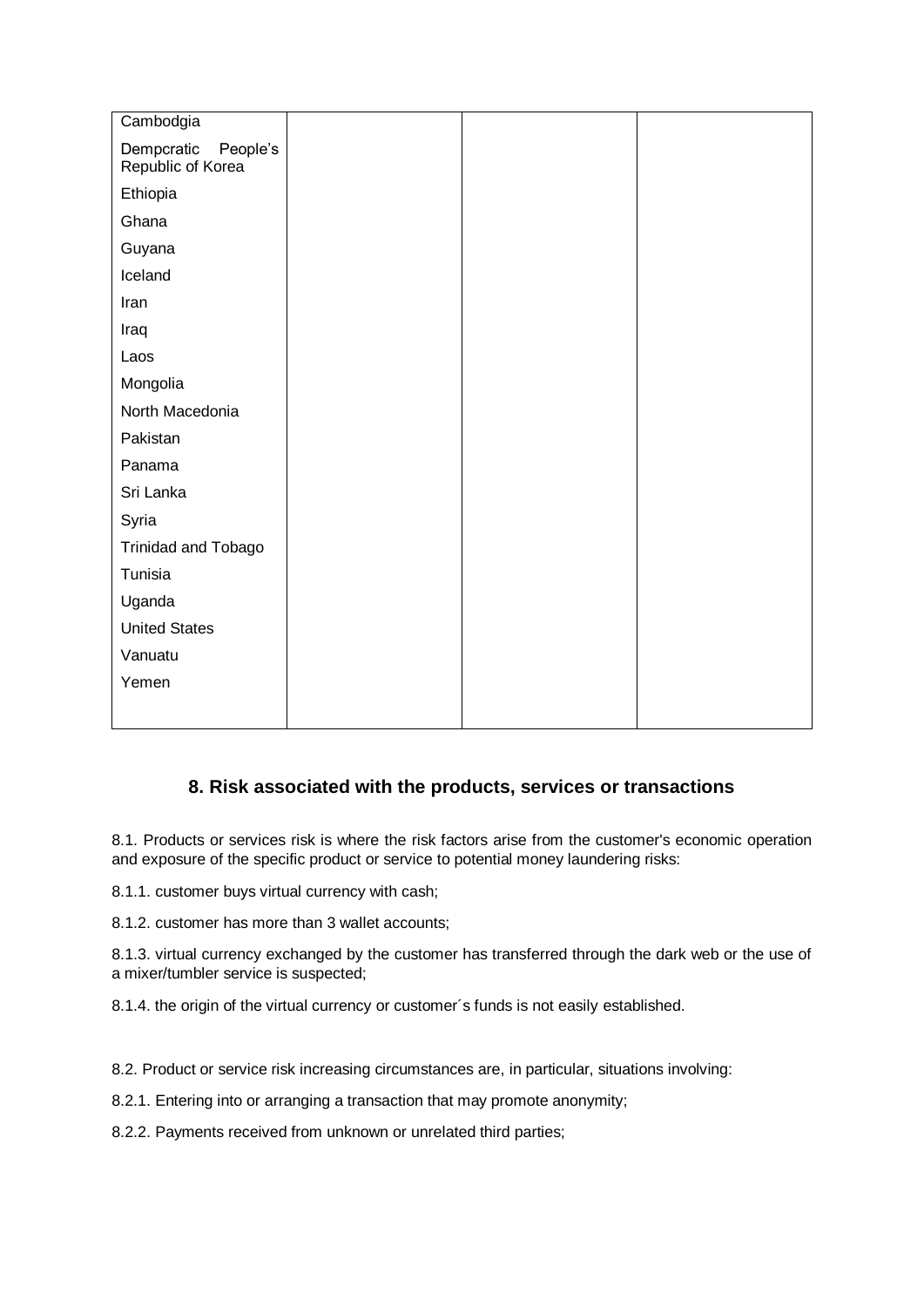8.2.3. A business relationship or a transaction that is established or initiated in a manner in which the Customer, its representative or a party to the transaction is not present in the same place and the identity is not verified by means of information technology;

8.2.4. New products or new business practices, including the use of a new transmission mechanism or new or evolving technology for both new and existing products.

8.3. Product or service risk mitigating circumstances are, in particular, situations where:

8.3.1. Financial products or services that provide appropriately identified and limited services to specific customer groups in order to increase the availability of financial services;

8.3.2. Products for which the risk of money laundering and terrorist financing is managed by other factors, such as monetary thresholds.

8.4. Risk related to exchange of tokens. Limited exchange only (STON to USDT).

8.4.1. Classical risks related to exchange operations - use of false identity, trade with assets having unidentified origin and history.

8.4.2. To mitigate risk related to exchange of tokens Mainston OÜ has limited exchange services to the maximum extent, excluding exchange using fiat and cash. Each and every customer is identified, incl. proof of address. In cases of operation with substantial funds (exceeding limits set by Mainston) as well as using company identity, Tier 3 and 4 of onboarding measures are rehearsed.

8.5. Risk related to wallet service

8.5.1. Classical virtual currency service risks - False identity and address, false IP.

8.5.2. To mitigate risk related to wallet service Mainston OÜ is implementing Tier 1, 2, 3, 4 KYC policy which reduce risks to a minimum as each and every customer is identified on a documentary basis and address proofed to exclude country, territory, PEP and sanctions risks.

## **9. Communication channel risk**

<span id="page-6-0"></span>9.1. Communication channel risk, the risk factors of which arise from the use of different communication channels:

9.1.1. whether a previously used IP address or a new IP address is used when logging in to the web platform;

9.1.2. whether it is a new customer or a customer who has already used the service;

9.1.3. whether the customer can be identified and verified through real-time surveys using a synchronized audio and video stream;

9.1.4. whether the submitted data, IDs and other documents can be verified using a reliable and independent source;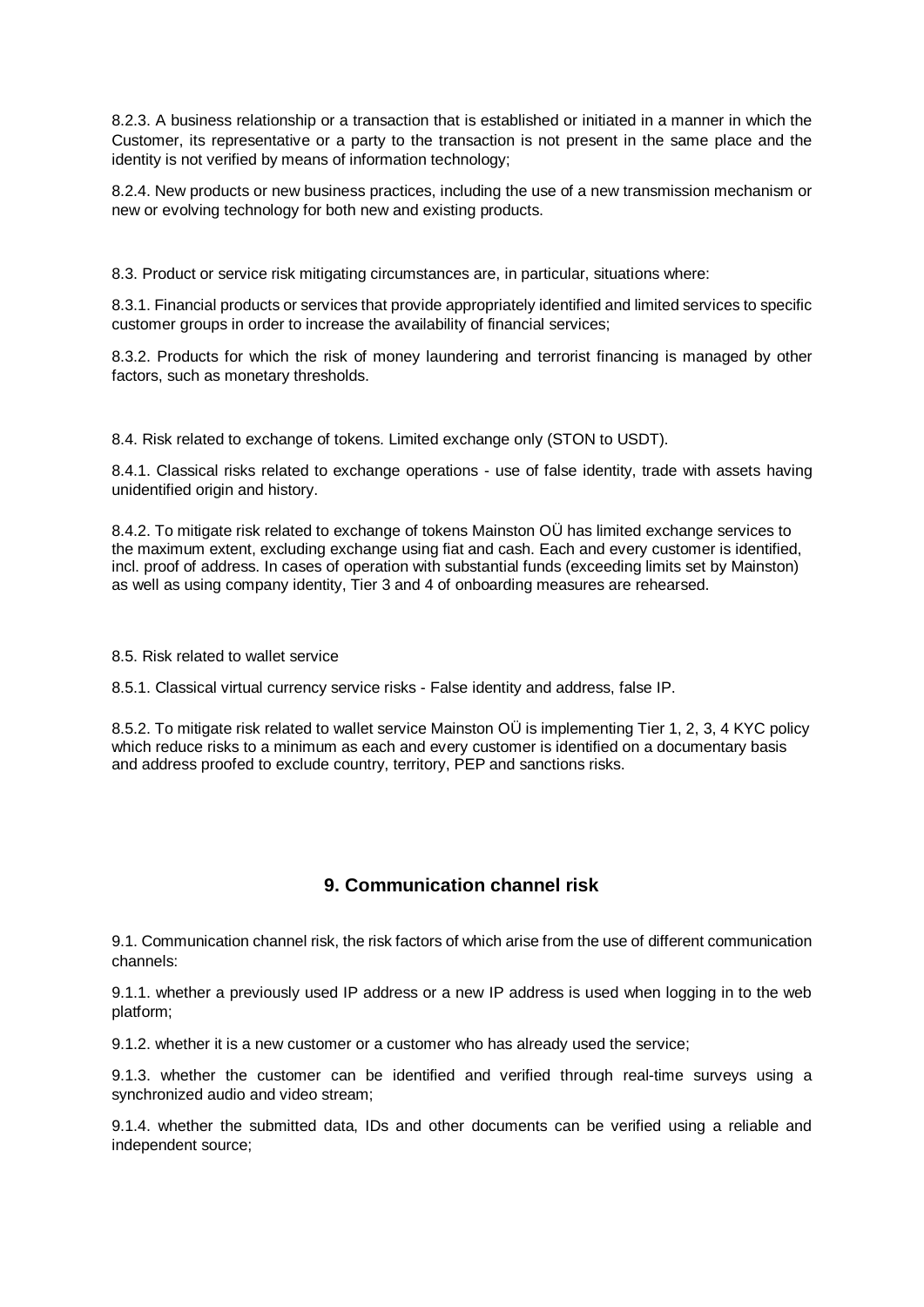9.1.5. whether the IP address from which the customer starts transactions differs from the country where the customer / customer´s representative resides;

9.1.6. whether the customer / customer´s representative uses a telephone number different from the one in the country of residence.

9.2. How Mainston OÜ is mitigating the communication channel risk:

9.2.1. Mainston OÜ has implemented the requirements from the Estonian AML Act in its internal AML/CTF procedures.

9.2.2. Mainston OÜ is using well known IT systems and service providers mentioned in sections 3.5- 3.7 for identification, verification and transaction monitoring.

9.2.3. Mainston OÜ is conducting random checks on the service providers in order to ensure that all the lists are up to date.

### <span id="page-7-0"></span>**10. Measures to mitigate the risks associated with virtual currency exchange services**

10.1. mobile phone number and e-mail address is collected from the customer, the validity of which is checked once every six months (by sending control codes);

10.2. service delivery risks are mitigated by performing automatic check and internal control activities to continuously assess the system´s ability to detect unusual or suspicious transactions, changes in sanction lists, the volume and quality provided by customers etc;

10.3. An approved service provider is used to identify the customer´s wallet address and to monitor virtual currency transactions;

10.4.the monitoring program is structured in a way that it detects the overlap of the counterparty with a politically exposed persons and persons/companies on the sanctions lists;

10.5. the monitoring program is structured in a way that it identifies the possession of multiple wallets and related transactions by a single customer;

10.6.the monitoring program is structured in a way that it can detect suspicious and unusual transactions;

10.7.where appropriate, the source and origin of funds used in a transaction can be verified;

10.8. all customers who are using the online platform are identified by comparing an identity document with a so-called profile photo (selfie).

## **11. Client risk level**

<span id="page-7-1"></span>11.1. Assigning a risk level to the customer must be documented and risk level must be updated if necessary during the business relationship. The risk factor assessment must ensure that:

the risk assessment is not unduly affected only by a single risk factor;

the risk assessment is not affected by economic or profit related considerations.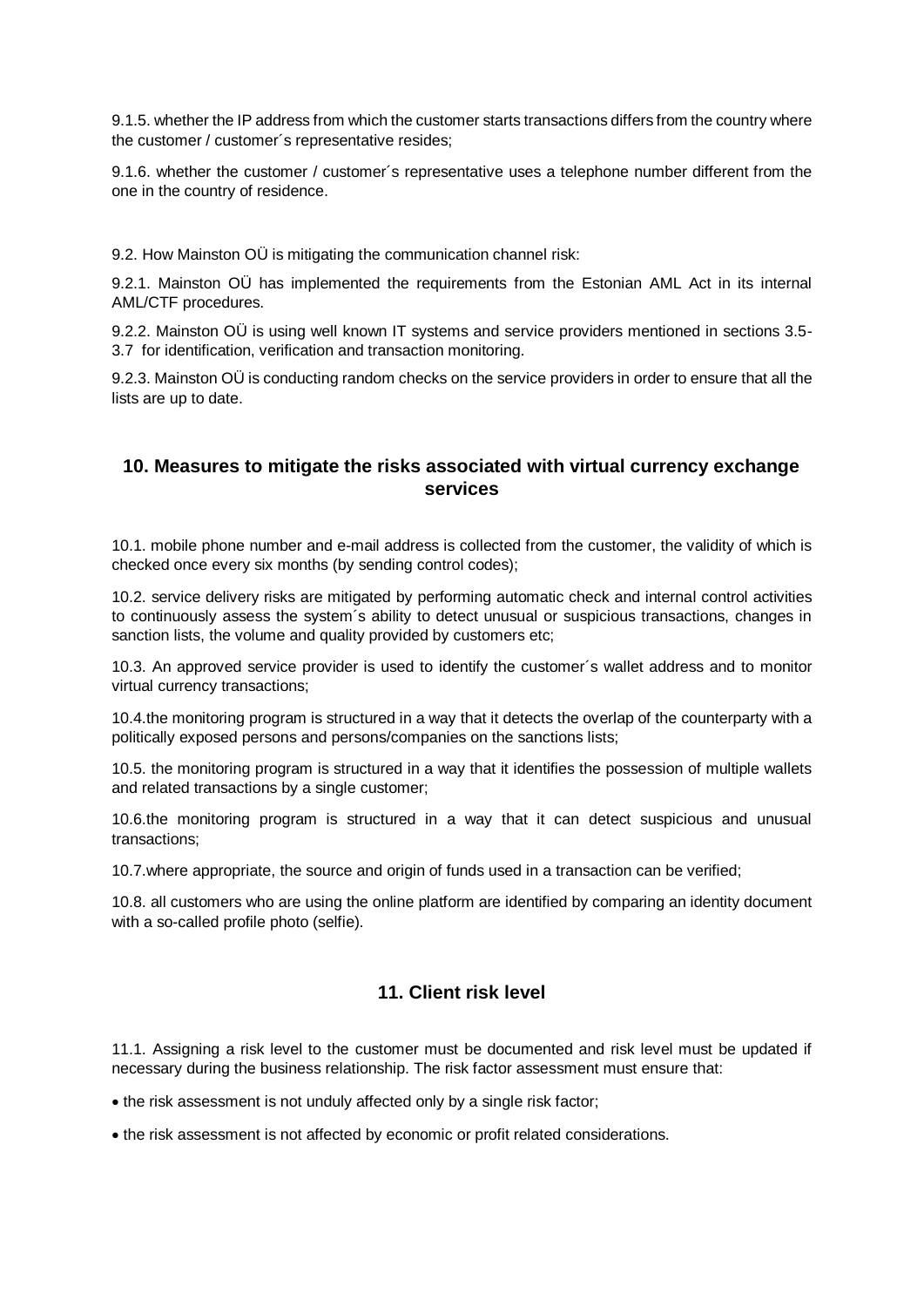11.1.1. Based on the data collected in the course of customer identification, the CRM program used by MAINSTON INTERNATIONAL OÜ assigns a risk level to each customer, according to the score obtained in the assessment of risk categories and risk factors.

11.1.2. The risk levels are low, medium and high. The basic parameters used by the CRM program to determine the risk level are following:

11.1.2.1. Customer´s place of residence or place of business and the place of residence of the beneficial owner (geographical risk);

11.1.2.2. Special characteristics that shape the risk profile (PEP status, negative media, etc.);

11.1.2.3. Economic activity (estimated monthly turnover, activities and experience in the given industry, operating in an industry that trades in new and/or evolving technologies and/or transmits its services through non-traditional sales channels);

11.1.2.4. Counterparties and their related risks (including operating in an industry that trades in new and/or evolving technologies and/or communicates its services through nontraditional sales channels).

#### 11.2 Low risk characteristics

11.2.1. There is no influential risk factor in any of the higher risk categories and at least one risk mitigating factor exists, therefore, it can be stated that the Customer and his/her activities correspond to characteristics that are not different from those of a person with normal and transparent activities, thereby there is no doubt that the Customer´s activities may increase the probability of money laundering and terrorist financing;

11.2.2. The Customer and its transaction partners are located in EU or EEA countries;

11.2.3. information about the Customer and his/her actual beneficiary is publicly available, the person´s activities and transactions are in accordance with his/her daily business activities and do not differ from the payment behavior of other similar Customers or where there are quantitative or other absolute restrictions on the provision of the transaction.

11.2.4. the customer pays for the virtual currency through a payment account located in a credit institution, electronic money institution or a payment institution which is established or provides services in an EU or EEA country.

11.2.5. the virtual currency wallet is used to store virtual currencies purchased only from MAINSTON INTERNATIONAL OÜ and no transfers of virtual currencies to and from third parties are made;

11.2.6. the customer and/or its counterparties are located in third countries with effective anti-money laundering and anti-terrorist financing systems.

#### 11.3. Medium risk characteristics

11.3.1. the customer pays for the virtual currency through a payment account located in a credit institution, electronic money institution or payment institution which is established outside a contracting state of the European Economic Area;

11.3.2. the customer makes transfers of virtual currencies to virtual currency wallets that are opened in a financial institution that is not subjected to requirements equivalent to RahaPTS.

#### 11.4. High risk characteristics

11.4.1. The Customer´s risk level is generally high if, when assessing the risk categories as a whole, a suspicion arises that the Customer´s activities are not normal or transparent, ie at least one of the higher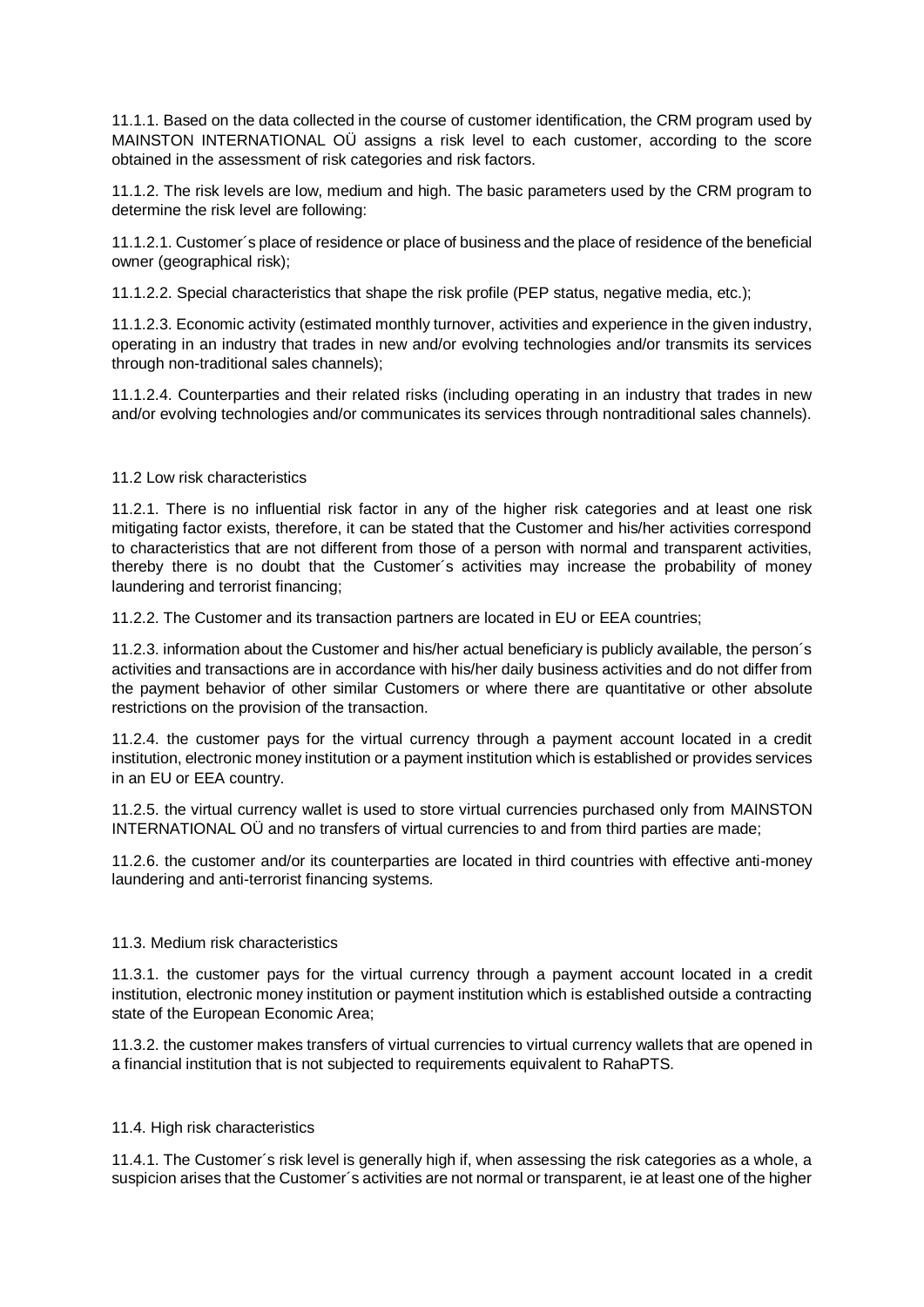risk categories exists, which may lead to a high or significantly increased probability of money laundering and terrorist financing. Customer´s risk level is also high if it is expected by any of the risk factor indicators (e.g. suspicion of being the subject of an international sanction). However, high risk level does not necessarily mean that the Customer is engaged in money laundering or terrorist financing.

11.4.2. The risk level is always considered high in the case of a Customer whose representative or beneficial owner is domiciled in a high-risk third country or territory where adequate measures to prevent money laundering and terrorist financing have not been implemented or if that country or territory does not cooperate internationally in the prevention of money laundering or terrorist financing or is a low-tax territory.

11.4.3. The risk level is always considered high if the circumstances of the transaction indicate money laundering and terrorist financing or are likely to be linked to money laundering and terrorist financing, including in the case of complex, high-value and unusual transactions that do not have a reasonable economic purpose.

11.4.4. If a MAINSTON INTERNATIONAL OÜ employee considers the risk level of a Customer or a person participating in the transaction to be high, then the employee must apply enhanced due diligence measures.

## <span id="page-9-0"></span>**12. Identification of risks associated with new and existing technologies, products and services.**

12.1. Before offering a new financial service or product or new or non-traditional sales channels to Customers or introducing new or evolving technologies, the Management Board of MAINSTON INTERNATIONAL OÜ , in cooperation with the FIU contact person (AML compliance officer), assesses the risks of money laundering and terrorist financing associated with the products or services.

12.2. In order to assess the risks, the Management Board of MAINSTON INTERNATIONAL OÜ , together with the appointed FIU contact person (AML compliance officer) and, if necessary, other employees, maps the risks associated with each new product service, technology or sales channel.

12.3. The risk assessment assesses both actual and potential risks and, if necessary, collects additional information on the risks and risk mitigation measures.

12.4. After mapping out the risks, the Management Board of MAINSTON INTERNATIONAL OÜ assesses the probability of risk realization and risk level, paying special attention to the circumstances that increase and decrease the risks.

12.5. After assessing the risks and their effects, MAINSTON INTERNATIONAL OÜ assesses the most appropriate countermeasures to mitigate specific risks to the level corresponding to the MAINSTON INTERNATIONAL OÜ ´s Risk Appetite and, if necessary, organizes the application of the respective measures.

12.6. MAINSTON INTERNATIONAL OÜ assesses whether the application of measures can bring the risks of money laundering and terrorist financing associated with new financial services or products, new or non-traditional sales channels or new or evolving technologies to a level that meets the MAINSTON INTERNATIONAL OÜ ´s Risk Appetite risk levels.

<span id="page-9-1"></span>12.7. Offering a new financial service or product, new or non-traditional sales channels to the Customer or introducing a new or evolving technology may only be started if the associated money laundering and terrorist financing risks are in line with MAINSTON INTERNATIONAL OÜ ´s Risk Appetite or those risk can be brought to an acceptable level.

## **13. Risk Management Model**